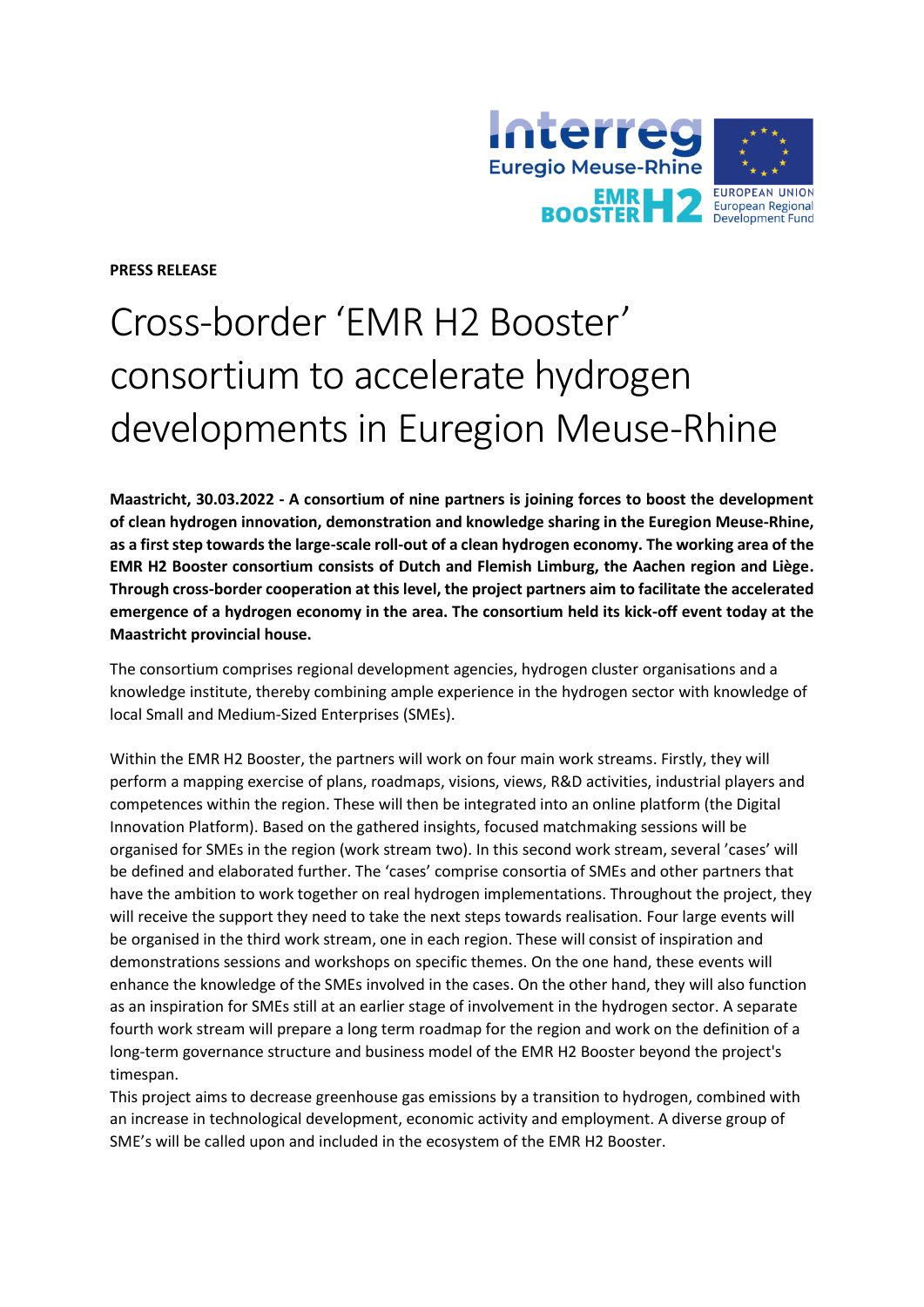The EMR H2 Booster project has received funding from the Interreg Euregio Meuse-Rhine program. This program receives support from the European Union's ERDF. In addition, several of the partners receive co-financing from local governments, including the Dutch province of Limburg, the Dutch province of Noord-Brabant, the Dutch ministry of Economic and Climate Policy, the Walloon Government, and the German state government of North Rhine-Westphalia. The project duration is 18 months.

The partners in the project are Stadt Aachen, LIOF, POM Limburg, Cluster TWEED, SPI, IHK Aachen, Universiteit Hasselt, Waterstof Coalitie Limburg and WaterstofNet who coordinates the project. As an associated partner Regio Parkstad supports the project.

## **POM Limburg:**

*Tom Vandeput, Deputy for Economy and chairman of POM Limburg: "With the development of a hydrogen ecosystem, Limburg wants to strengthen its ambition to play a pioneering role in the field of sustainable and low-carbon energy. Fossil fuels must be phased out as soon as possible and replaced by the new energy carriers of the future, such as green electricity, hydrogen and biogas. POM Limburg therefore sees hydrogen as an interesting transition technology, which can accelerate the innovation and sustainability of our companies. Companies and organisations that look at hydrogen today will be ready more quickly for new technologies, where energy storage in particular will play an important role. POM is therefore strongly encouraging bodies and companies to realise their hydrogen ambitions in Limburg and in doing so fits seamlessly into the European economic agenda."*

## **SPI:**

**"***Thanks to this project and the gathering of various expertises inside Euregio, our ambition is that our territory and the companies seize the development opportunities in the innovative and strategic sector of hydrogen. The international context and climate change remind us that the energetic challenge is one of the most important for our generation; hydrogen is, without any doubt, part of the solution. We are very glad to be part of the boost given by Wallonia and the European Union to amplify this technology," states SPI's General Director Cédric Swennen.*

## **IHK Aachen:**

*"Hydrogen offers two big chances for enterprises in our region: they can produce their goods carbon free and they can participate in the hydrogen value chain to create added value and develop new business models. We are looking forward to advance this transition together with our partners in the Euregion Meuse-Rhine," says Michael F. Bayer, CEO IHK Aachen.*

## **UHasselt/EnergyVille:**

*Prof. dr. Bart Vermang, UHasselt and EnergyVille: "Green hydrogen and other synthetic fuels are key to the next phase of our energy transition to a low carbon society, where taking the lead in research and development activities is critical to generate economic impact. That is what we do in our Green Hydrogen Lab."*

## **Cluster TWEED:**

*Cédric Brüll, Director of the Walloon Cluster TWEED: "TWEED, and its dedicated H2Hub Wallonia, is helping the regional H2 sector since its 2018 H2 Roadmap, preparing the field, encouraging players to work together and build a strong value chain. We are very pleased and motivated to work together with our regional neighbours to go one step further and build something stronger! We are happy to be part of this impressive team."*